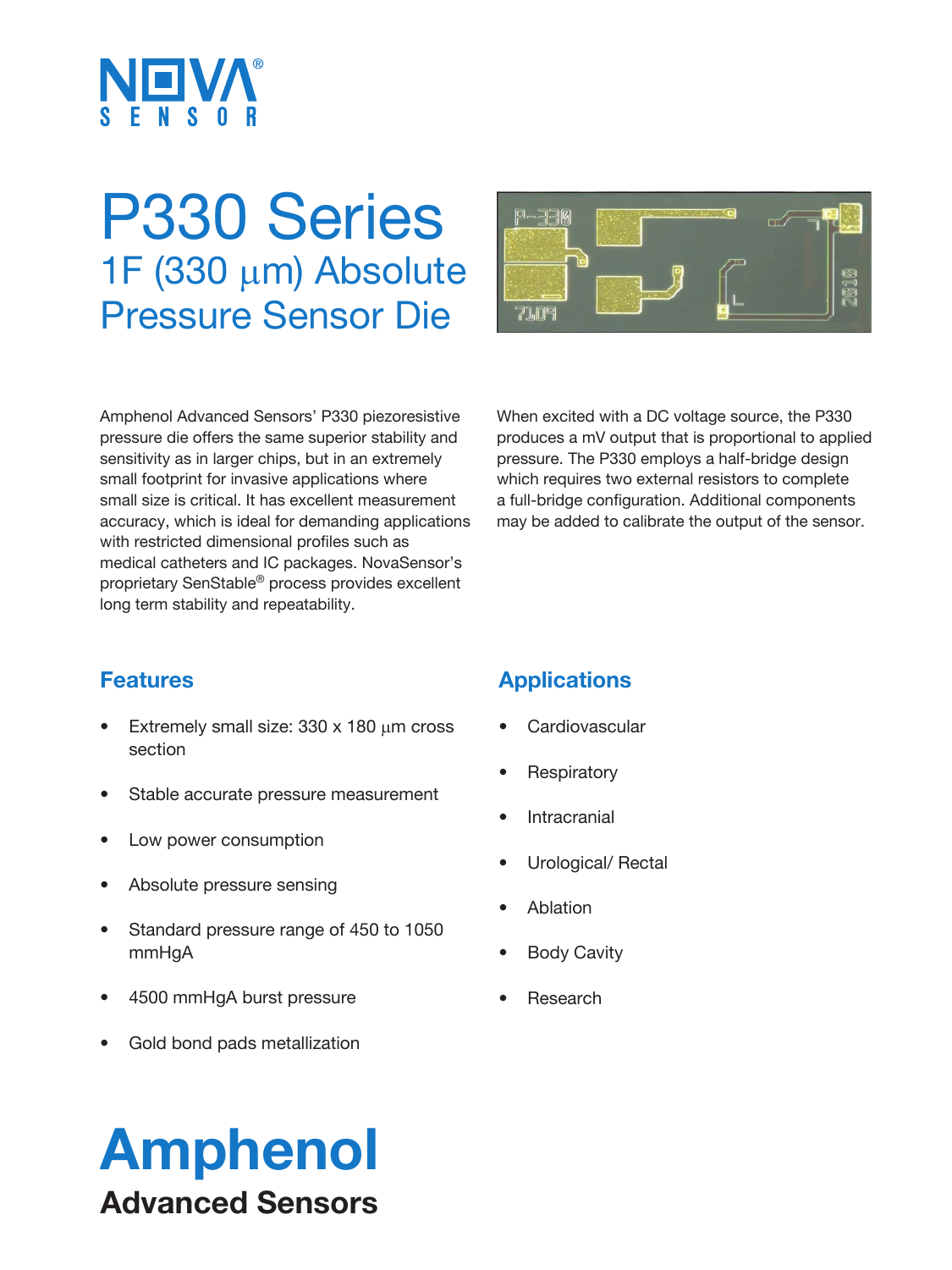# Layout and Configuration

 $\frac{2}{2}$ 



*P330 Schematic Diagram: Complete the full bridge by inserting two 3000 ohm external resistors. Match resistors closely to minimize offset error. For +IN, both sides of the split pad must be connected for proper operation.* 



All dimensions are in millimeters

# P330 Specifications

| Parameter (Note 1,2)                 | <b>Unit</b>                        | Value          | <b>Comment</b>               |
|--------------------------------------|------------------------------------|----------------|------------------------------|
| Pressure Range                       | mmHg                               | 450 to 1050    | Absolute pressure            |
| Proof Pressure <sup>3</sup>          | mmHg                               | 2700           |                              |
| Burst Pressure <sup>4</sup>          | mmHg                               | 4500           |                              |
| Excitation                           | <b>Volts</b>                       | $1$ to $6$     | DC Voltage                   |
| Bridge Resistance <sup>5</sup>       | kohm                               | $3.2 \pm 1.0$  |                              |
| Symmetry <sup>6</sup>                | %                                  | ±5             |                              |
| Output Voltage <sup>7</sup>          | mV/V                               | 9.0            | Typical @ 750 mmHg           |
| Sensitivity <sup>7</sup>             | µV/V/mmHg                          | 10             | Typical                      |
| Pressure Non Linearity <sup>7</sup>  | mmHg                               | ±1             | Typical BFSL, 300 mmHg Range |
| TC Offset <sup>7</sup>               | µV/V/°C                            | ±30            | Maximum                      |
| TC Sensitivity <sup>7</sup>          | $\%$ /°C                           | $-0.2$         | Typical                      |
| TC Resistance <sup>7</sup>           | $%$ /°C                            | 0.10           | Typical                      |
| Operating Temperature <sup>8</sup>   | $^{\circ}$ C                       | 15 to 45       | 59 to 113°F                  |
| Storage Temperature                  | $^{\circ}$ C                       | $-40$ to $+85$ | -40 to 185°F                 |
| Media Compatibility <sup>9, 10</sup> | Clean, dry and non-corrosive gases |                |                              |

#### **Notes**

- 1. Values measured at room temperature unless noted with 3000 ohm resistors completing the bridge.
- 2. Pressure sensor performance can be affected by die mounting. Packaging stress should be minimized to achieve the specified performance.
- 3. Proof Pressure: The maximum pressure at which the sensor may be subjected as an uncommon event and for a short duration of time without permanent damage or performance degradation. If the Proof Pressure is exceeded, the die performance is no longer guaranteed.
- 4. Burst Pressure: The pressure at which permanent damage to the sensor may occur. Specification is for quasi-static pressure in an oil medium applied to the diaphragm side of the die.
- 5. Parameter is measured at the wafer-level 100% at room temperature, atmospheric pressure and 3V.
- 6. Symmetry is calculated as  $2*(r1 r2)/(r1 + r2)$ , where r1 and r2 are two piezoresistors measured separately.
- 7. Parameters marked "Typical" are verified by testing samples from each wafer. TCR of sensor resistors only. TCR of bridge circuit will be affected by the resistor values completing the bridge.
- 8. Die may be used beyond this range with additional validation.
- 9. Die with protective layers has been successfully used in various medical and biological applications.
- 10. If the sensor is to be exposed to radiation, it is recommended to shield the die from radiation and implement auto-zeroing.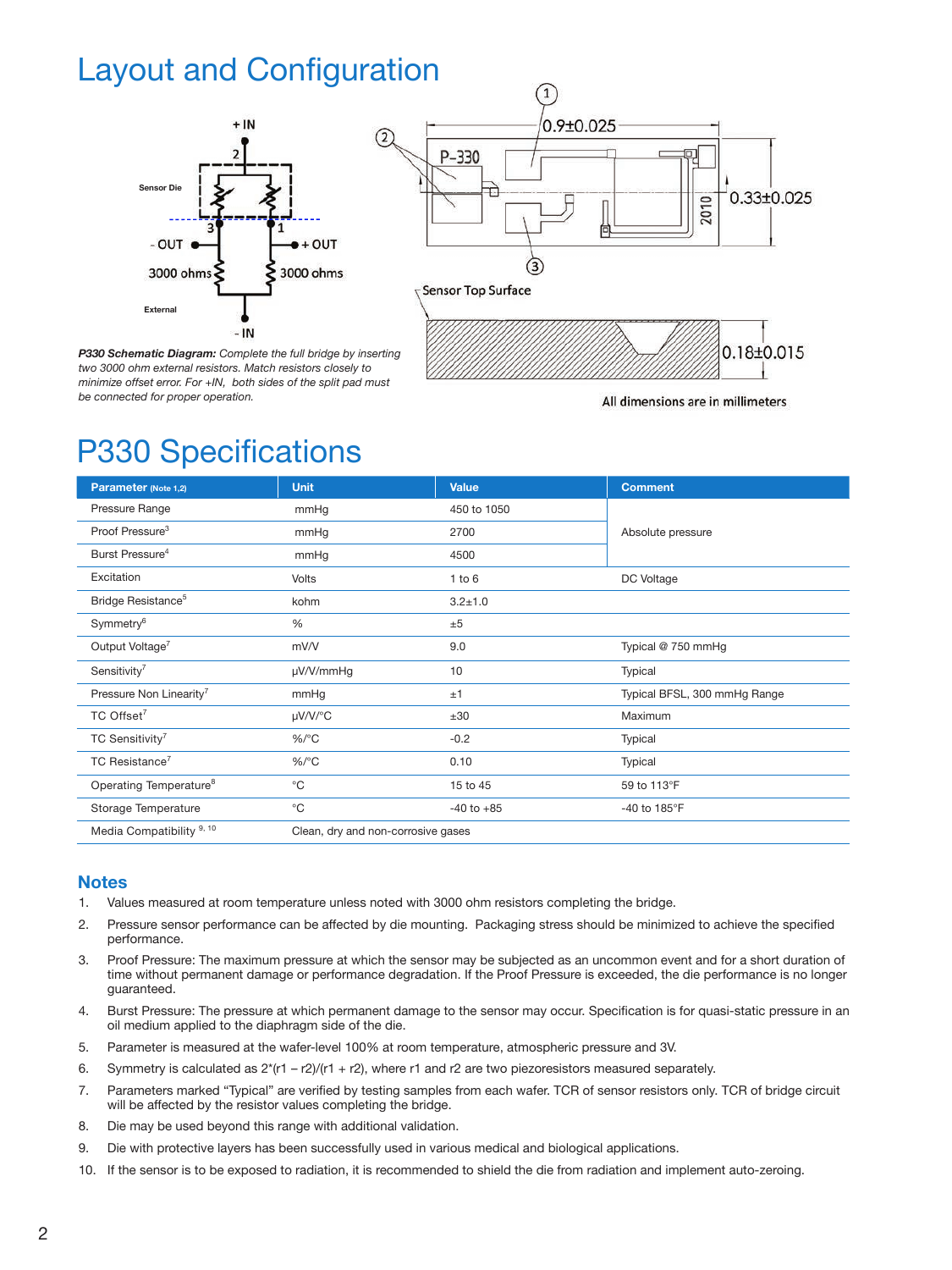# **Safety**

The product shall be used only within power supply and electrical input and output limits as specified by the datasheet. Improper use of the product may result in product damage and property loss and/or personal injury. In use of the product, the customer has sole responsibility for designing and implementing a solution which will ensure safe operation (including review of appropriate reliability or required redundancy, mitigation of failure modes, and/or meeting appropriate standards). The customer is responsible for review of any special conditions for use including, but not limited to, environmental conditions, electrical supply, residual risk, etc. Amphenol makes no warranty, representation or guarantee regarding the suitability of this product for any particular application, including safety critical applications. Nor does Amphenol assume any liability arising out of the application or use in any product or circuit. Amphenol specifically disclaims all liability without limitation consequential or incidental damages.

## **Shipping and Handling**

Wafers are shipped on sticky tape with rings in protective plastic containers or in gel paks. All wafers are 100% electrically probed and visually inspected. Rejects are marked by ink dots.

## **Warranty**

NovaSensor warrants its products against defects in material and workmanship for 12 months from the date of shipment. Products not subjected to misuse will be repaired or replaced. NovaSensor reserves the right to make changes without further notice to any products herein. NovaSensor makes no warranty, representation or guarantee regarding the suitability of its products for any particular application.

NovaSensor does not assume any liability arising out of the application or use of any product or circuit and specifically disclaims, and all liability, without limitation consequential or incidental damages. The foregoing warranties are exclusive and in lieu of all other warranties, whether written, oral, implied or statutory. No implied statutory warranty of merchantablity or fitness for a particular purpose shall apply.

# **Ordering Information**

| <b>Part Number</b>                           | <b>Description</b>   |  |
|----------------------------------------------|----------------------|--|
| 51511                                        | 1F 300 mmHg Absolute |  |
| Minimum release quantity 100 die (1 Gel-Pak) |                      |  |

**DISCLAIMER:** The information in this document is summary in nature and the characteristics and specifications are subject to change with or without notice. The appearance of the final delivered product may vary from the photographs, schematics or diagrams shown herein. Amphenol Advanced Sensors (AAS) assumes no obligation regarding future manufacture unless otherwise agreed to in writing. All product related documentation, technical assistance and all AAS products are subject to AAS Standard Terms and Conditions.